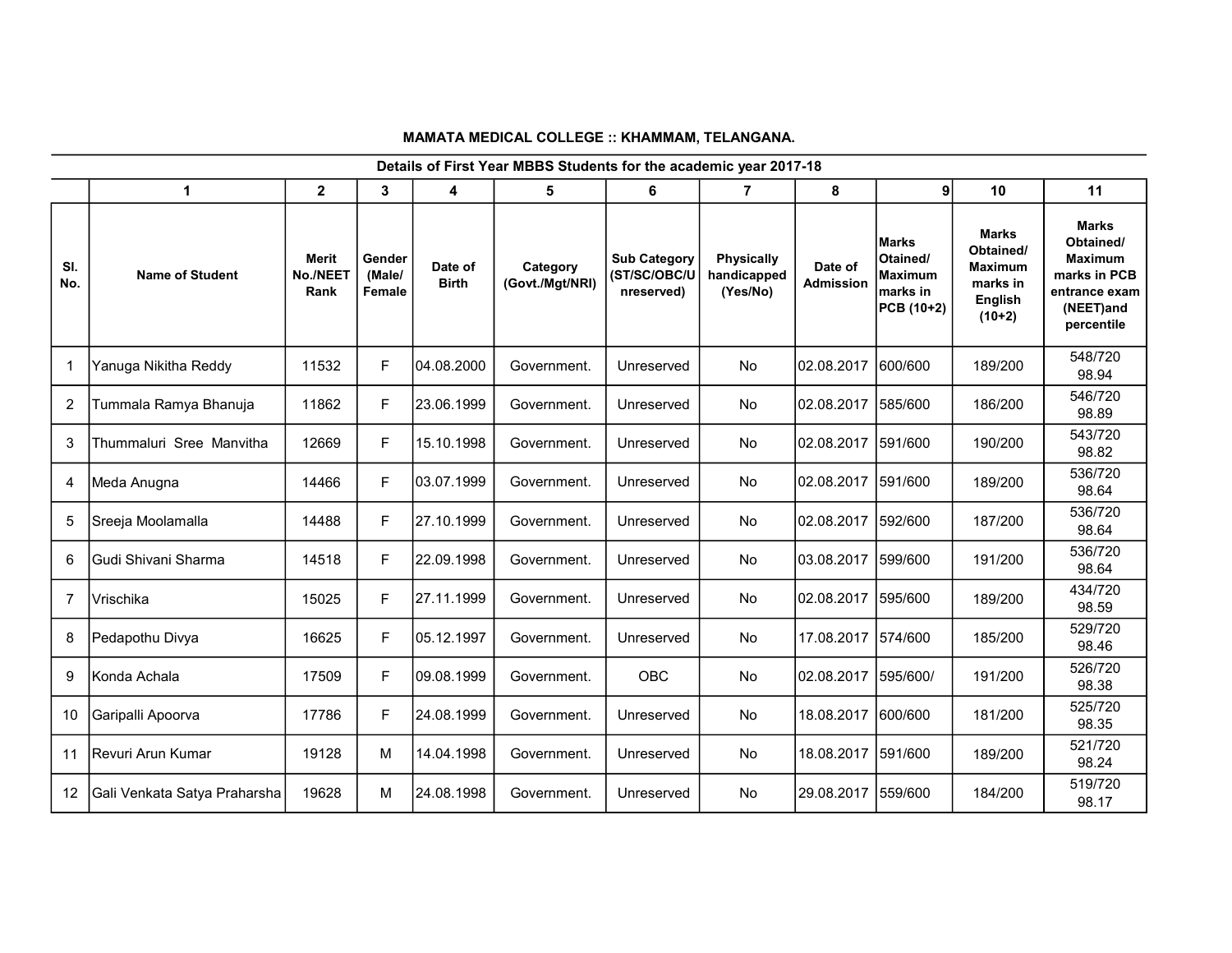| SI.<br>No. | <b>Name of Student</b>    | <b>Merit</b><br>No./NEET<br>Rank | Gender<br>(Male/<br>Female | Date of<br><b>Birth</b> | Category<br>(Govt./Mgt/NRI) | <b>Sub Category</b><br>(ST/SC/OBC/U<br>nreserved) | <b>Physically</b><br>handicapped<br>(Yes/No) | Date of<br><b>Admission</b> | <b>Marks</b><br>Otained/<br><b>Maximum</b><br>marks in<br>PCB (10+2) | <b>Marks</b><br>Obtained/<br><b>Maximum</b><br>marks in<br>English<br>$(10+2)$ | <b>Marks</b><br>Obtained/<br><b>Maximum</b><br>marks in PCB<br>entrance exam<br>(NEET)and<br>percentile |
|------------|---------------------------|----------------------------------|----------------------------|-------------------------|-----------------------------|---------------------------------------------------|----------------------------------------------|-----------------------------|----------------------------------------------------------------------|--------------------------------------------------------------------------------|---------------------------------------------------------------------------------------------------------|
| 13         | Morthala Snithareddy      | 19761                            | F.                         | 08.04.1998              | Government.                 | Unreserved                                        | <b>No</b>                                    | 18.08.2017                  | 577/600                                                              | 180/200                                                                        | 519/720<br>98.17                                                                                        |
| 14         | Chintalagari Vyshnavi     | 19812                            | F                          | 20.07.1999              | Government.                 | Unreserved                                        | No                                           | 17.08.2017                  | 597/600                                                              | 186/200                                                                        | 519/720<br>98.17                                                                                        |
| 15         | Bandi Anil Kumar          | 19905                            | м                          | 01.12.1998              | Government.                 | <b>OBC</b>                                        | <b>No</b>                                    | 02.08.2017                  | 579/600                                                              | 188/200                                                                        | 518/720<br>98.15                                                                                        |
| 16         | Gattu Tejasri             | 20187                            | F                          | 22.07.1999              | Government.                 | <b>OBC</b>                                        | No                                           | 02.08.2017                  | 597/600/                                                             | 190/200                                                                        | 517/720<br>98.12                                                                                        |
| 17         | Sura Stella               | 20246                            | F                          | 12.03.2000              | Government.                 | Unreserved                                        | <b>No</b>                                    | 17.08.2017                  | 597/600                                                              | 190/200                                                                        | 517/720<br>98.12                                                                                        |
| 18         | Shiva Krishna Ratna       | 20410                            | M                          | 15.02.1999              | Government.                 | Unreserved                                        | No                                           | 18.08.2017 591/600          |                                                                      | 190/200                                                                        | 517/720<br>98.12                                                                                        |
| 19         | <b>Thodeti Mahitha</b>    | 20507                            | F.                         | 19.06.1999              | Government.                 | <b>OBC</b>                                        | <b>No</b>                                    | 01.08.2017                  | 600/582                                                              | 185/200                                                                        | 516/720<br>98.09                                                                                        |
| 20         | Thoorpu Thejashwini       | 20590                            | F                          | 27.07.1999              | Government.                 | Unreserved                                        | <b>No</b>                                    | 18.08.2017                  | 594/600                                                              | 190/200                                                                        | 516/720<br>98.09                                                                                        |
| 21         | Bathina Nikhil Reddy      | 20681                            | м                          | 06.08.1999              | Government.                 | Unreserved                                        | <b>No</b>                                    | 18.08.2017                  | 572/600/                                                             | 170/200                                                                        | 516/720<br>98.09                                                                                        |
| 22         | Mandhadapu Thanooja Reddy | 21151                            | F.                         | 12.01.1999              | Government.                 | Unreserved                                        | No                                           | 29.08.2017                  | 592/600                                                              | 183/200                                                                        | 514/720<br>98.02                                                                                        |
| 23         | Mallempati Meghana        | 21301                            | F                          | 28.05.2000              | Government.                 | Unreserved                                        | <b>No</b>                                    | 29.08.2017                  | 587/600                                                              | 188/200                                                                        | 514/720<br>98.02                                                                                        |
| 24         | Mandadapu Mounika         | 21362                            | F                          | 23.01.2000              | Government.                 | Unreserved                                        | No                                           | 29.08.2017                  | 575/600                                                              | 190/200                                                                        | 514/720<br>98.02                                                                                        |
| 25         | Agarwal Arushi            | 21552                            | F                          | 22.05.1999              | Government.                 | Unreserved                                        | No                                           | 29.08.2017                  | 578/600                                                              | 185/200                                                                        | 513/720<br>97.99                                                                                        |
| 26         | Patlolla Shirisha         | 21847                            | F                          | 26.01.1998              | Government.                 | Unreserved                                        | <b>No</b>                                    | 29.08.2017                  | 581/600                                                              | 184/200                                                                        | 512/720<br>97.96                                                                                        |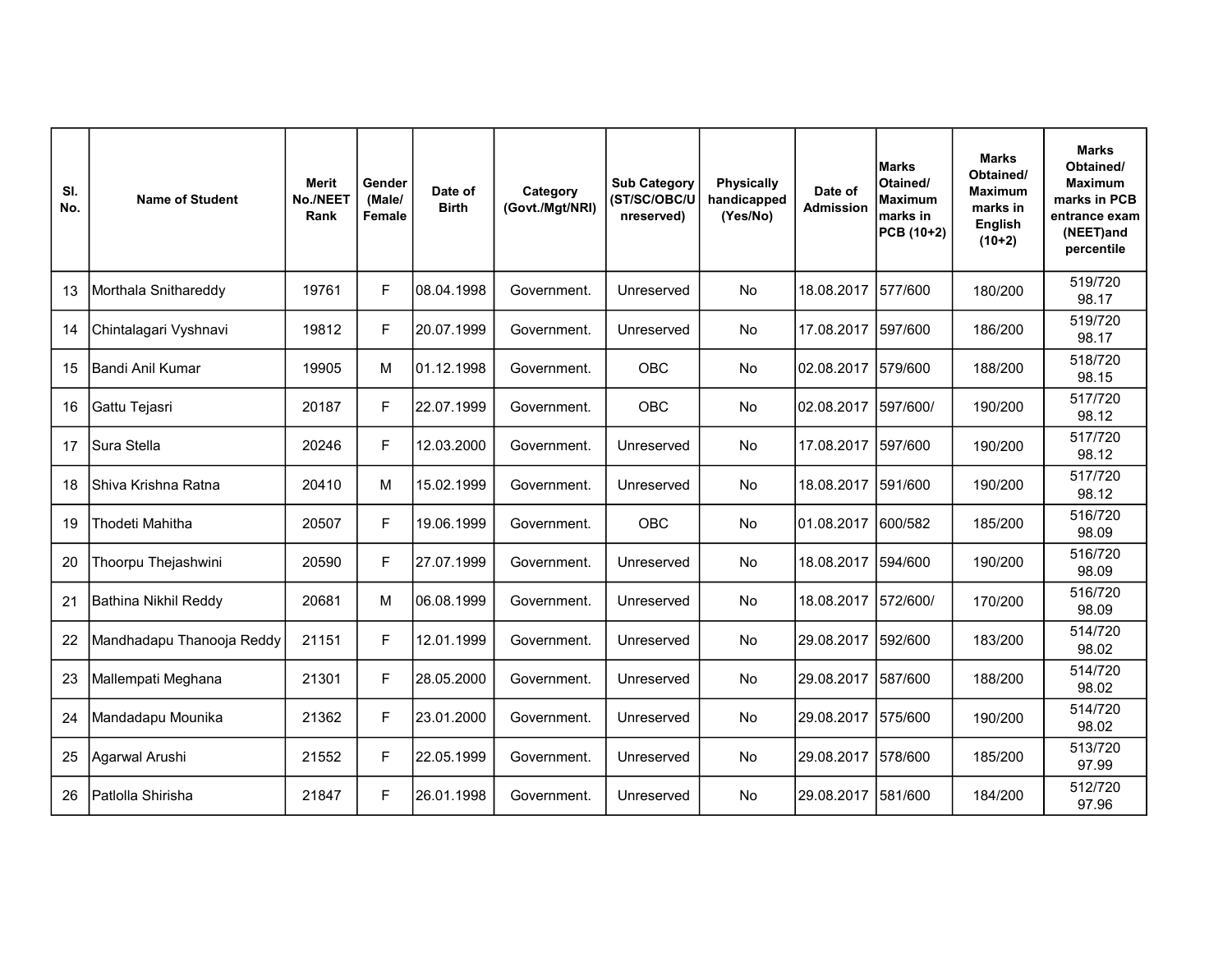| SI.<br>No. | <b>Name of Student</b>  | <b>Merit</b><br>No./NEET<br>Rank | Gender<br>(Male/<br>Female | Date of<br><b>Birth</b> | Category<br>(Govt./Mgt/NRI) | <b>Sub Category</b><br>(ST/SC/OBC/U<br>nreserved) | <b>Physically</b><br>handicapped<br>(Yes/No) | Date of<br><b>Admission</b> | <b>Marks</b><br>Otained/<br>Maximum<br>marks in<br>PCB (10+2) | <b>Marks</b><br>Obtained/<br><b>Maximum</b><br>marks in<br>English<br>$(10+2)$ | <b>Marks</b><br>Obtained/<br><b>Maximum</b><br>marks in PCB<br>entrance exam<br>(NEET)and<br>percentile |
|------------|-------------------------|----------------------------------|----------------------------|-------------------------|-----------------------------|---------------------------------------------------|----------------------------------------------|-----------------------------|---------------------------------------------------------------|--------------------------------------------------------------------------------|---------------------------------------------------------------------------------------------------------|
| 27         | <b>Bandam Pavan</b>     | 22224                            | м                          | 21.11.1998              | Government.                 | Unreserved                                        | No                                           | 29.08.2017                  | 598/600                                                       | 187/200                                                                        | 511/720<br>97.93                                                                                        |
| 28         | Gude Ganesh             | 22226                            | M                          | 17.08.1998              | Government.                 | Unreserved                                        | No                                           | 29.08.2017                  | 553/600                                                       | 182/200                                                                        | 511/720<br>97.93                                                                                        |
| 29         | Nethula Rohan           | 24176                            | M                          | 15.01.1998              | Government.                 | <b>OBC</b>                                        | No                                           | 02.08.2017                  | 562/600                                                       | 185/200                                                                        | 506/720<br>97.77                                                                                        |
| 30         | Vudaru Lavanya          | 24370                            | F                          | 04.09.1998              | Government.                 | <b>OBC</b>                                        | No                                           | 03.08.2017                  | 597/600                                                       | 190/200                                                                        | 505/720<br>97.74                                                                                        |
| 31         | Soumika Kandagatla      | 26089                            | F                          | 15.06.2000              | Government.                 | <b>OBC</b>                                        | <b>No</b>                                    | 02.08.2017                  | 592/600                                                       | 190/200                                                                        | 500/720<br>97.58                                                                                        |
| 32         | M Priya Varsha          | 26779                            | F                          | 23.02.2000              | Government.                 | OBC                                               | No                                           | 02.08.2017                  | 592/600                                                       | 181/200                                                                        | 498/720<br>97.5                                                                                         |
| 33         | Gone Uday Kumar         | 27190                            | M                          | 06.08.1999              | Government.                 | OBC                                               | No                                           | 02.08.2017                  | 584/600                                                       | 187/200                                                                        | 497/720<br>97.47                                                                                        |
| 34         | Macharla Deepika        | 27445                            | F                          | 10.05.1999              | Government.                 | <b>OBC</b>                                        | No                                           | 01.08.2017                  | 581/600                                                       | 184/200                                                                        | 497/720<br>97.47                                                                                        |
| 35         | Ramasahayam Lasya Priya | 27475                            | F.                         | 22.04.1999              | Government.                 | <b>OBC</b>                                        | <b>No</b>                                    | 02.08.2017                  | 576/600                                                       | 181/200                                                                        | 497/720<br>97.47                                                                                        |
| 36         | Chandana Sree P         | 27756                            | F                          | 01.05.1998              | Government.                 | <b>OBC</b>                                        | No                                           | 02.08.2017                  | 575/600                                                       | 192/200                                                                        | 496/720<br>97.43                                                                                        |
| 37         | Nomula Sirisha          | 28037                            | F                          | 13.07.1999              | Government.                 | <b>OBC</b>                                        | <b>No</b>                                    | 03.08.2017                  | 594/600/                                                      | 190/200/                                                                       | 495/720<br>97.4                                                                                         |
| 38         | Beenavena Sriharsha     | 28141                            | F                          | 06.02.1999              | Government.                 | OBC                                               | No                                           | 18.08.2017                  | 567/600/                                                      | 188/200                                                                        | 495/720<br>97.4                                                                                         |
| 39         | Dadi Harkrishna         | 29127                            | м                          | 17.12.1999              | Government.                 | OBC                                               | No                                           | 18.08.2017                  | 579/600/                                                      | 184/200/                                                                       | 492/720<br>97.29                                                                                        |
| 40         | Avula Surya Teja        | 29192                            | M                          | 31.07.1998              | Government.                 | OBC                                               | No                                           | 18.08.2017                  | 592/600                                                       | 187/200                                                                        | 492/720<br>97.29                                                                                        |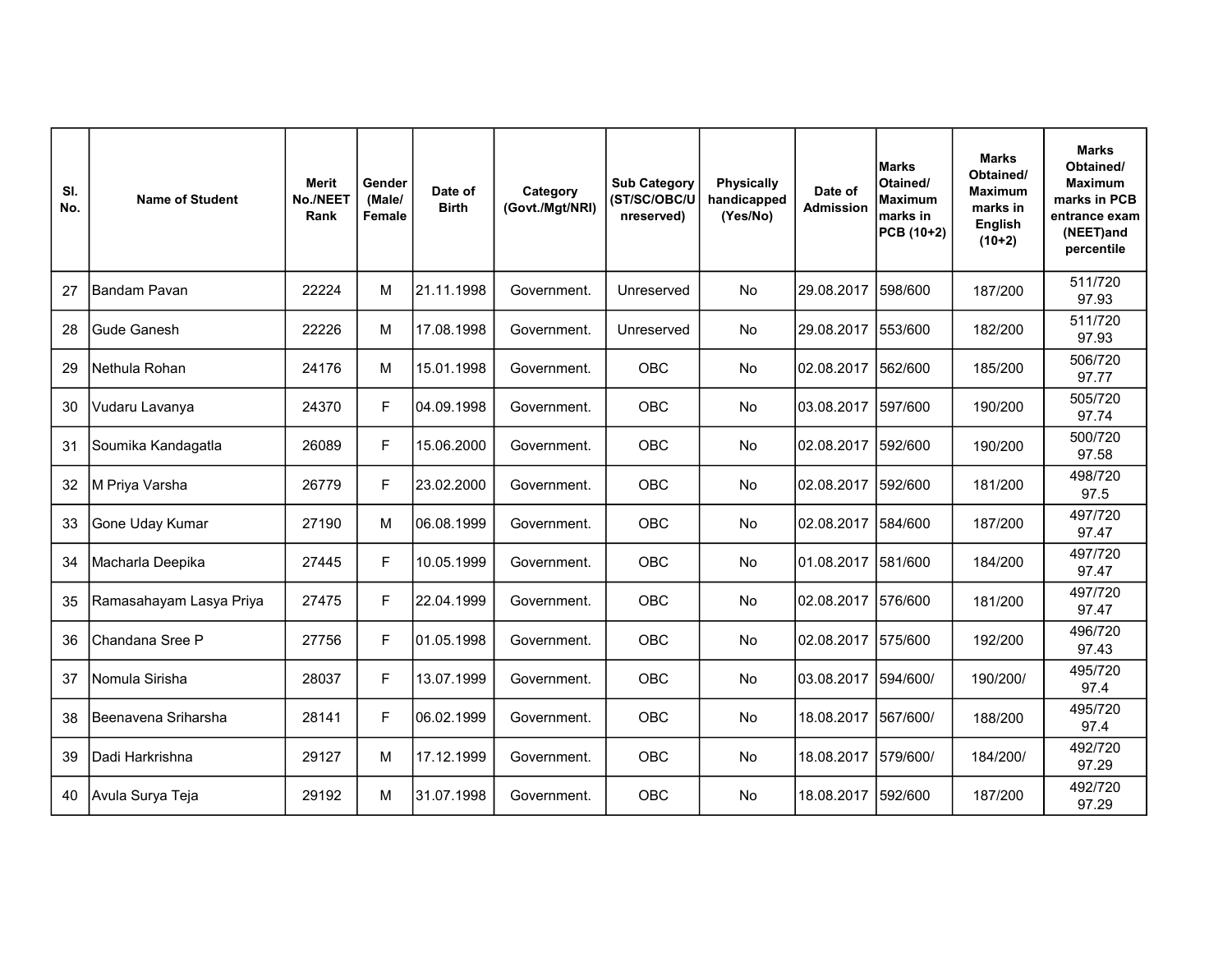| SI.<br>No. | <b>Name of Student</b>     | <b>Merit</b><br>No./NEET<br>Rank | Gender<br>(Male/<br>Female | Date of<br><b>Birth</b> | Category<br>(Govt./Mgt/NRI) | <b>Sub Category</b><br>(ST/SC/OBC/U<br>nreserved) | <b>Physically</b><br>handicapped<br>(Yes/No) | Date of<br><b>Admission</b> | <b>Marks</b><br>Otained/<br>Maximum<br>marks in<br>PCB (10+2) | Marks<br>Obtained/<br><b>Maximum</b><br>marks in<br>English<br>$(10+2)$ | <b>Marks</b><br>Obtained/<br><b>Maximum</b><br>marks in PCB<br>entrance exam<br>(NEET)and<br>percentile |
|------------|----------------------------|----------------------------------|----------------------------|-------------------------|-----------------------------|---------------------------------------------------|----------------------------------------------|-----------------------------|---------------------------------------------------------------|-------------------------------------------------------------------------|---------------------------------------------------------------------------------------------------------|
| 41         | Puralasetty Laxmi Bhargavi | 29251                            | F                          | 16.06.2000              | Government.                 | <b>OBC</b>                                        | No                                           | 17.08.2017                  | 586/600                                                       | 185/200/                                                                | 492/720<br>97.29                                                                                        |
| 42         | <b>Bollam Manisha</b>      | 29773                            | F                          | 20.08.1999              | Government.                 | <b>OBC</b>                                        | No                                           | 29.08.2017                  | 586/600                                                       | /179/200                                                                | 491/720<br>97.25                                                                                        |
| 43         | Chippa Vinay Kumar         | 29907                            | м                          | 27.03.1999              | Government.                 | <b>OBC</b>                                        | No                                           | 18.08.2017                  | 579/600/                                                      | 183/200                                                                 | 490/720<br>97.22                                                                                        |
| 44         | Majjiga Raju               | 30002                            | м                          | 09.06.1997              | Government.                 | <b>OBC</b>                                        | No                                           | 18.08.2017                  | 471/600                                                       | 153/200                                                                 | 490/720<br>97.22                                                                                        |
| 45         | Seetha Adithya             | 30068                            | м                          | 24.02.1998              | Government.                 | <b>OBC</b>                                        | No                                           | 29.08.2017                  | 598/600                                                       | 187/200                                                                 | 490/720<br>97.22                                                                                        |
| 46         | Bollam Vaishnavi           | 31059                            | F                          | 15.11.2000              | Government.                 | OBC                                               | No                                           | 29.08.2017                  | 587/600                                                       | 185/200                                                                 | 488/720<br>97.14                                                                                        |
| 47         | Kola Amulya                | 31192                            | F                          | 29.01.2000              | Government.                 | OBC                                               | No                                           | 18.08.2017                  | 594/600                                                       | 190/200                                                                 | 487/720<br>97.1                                                                                         |
| 48         | Mohammad Rizwan Shareef    | 33315                            | м                          | 26.08.1998              | Government.                 | <b>OBC</b>                                        | No                                           | 02.08.2017                  | 577/600                                                       | 180/200                                                                 | 482/720<br>96.92                                                                                        |
| 49         | Humera Fathima             | 35757                            | F                          | 28.03.2000              | Government.                 | <b>OBC</b>                                        | No                                           | 01.08.2017                  | 591/600                                                       | 181/200                                                                 | 476/720<br>96.67                                                                                        |
| 50         | Shaik Sajid Ali            | 39965                            | м                          | 13.08.1997              | Government.                 | <b>OBC</b>                                        | No                                           | 29.08.2017                  | 526/600                                                       | 164/200                                                                 | 467/720<br>96.29                                                                                        |
| 51         | Swapna Metta               | 54543                            | F                          | 19.02.2000              | Government.                 | <b>OBC</b>                                        | <b>No</b>                                    | 02.08.2017                  | 599/600                                                       | 187/200                                                                 | 439/720<br>94.97                                                                                        |
| 52         | Karra Sreshta Keren        | 56058                            | F                          | 25.11.1999              | Government.                 | OBC                                               | No                                           | 02.08.2017                  | 575/600                                                       | 188/200                                                                 | 436/720<br>94.81                                                                                        |
| 53         | Kapavarapu Haripriya       | 56542                            | F                          | 14.07.1999              | Government.                 | OBC                                               | No                                           | 29.08.2017                  | 592/600                                                       | 184/200                                                                 | 435/720<br>94.75                                                                                        |
| 54         | <b>Guguloth Santhosh</b>   | 58453                            | M                          | 18.03.1999              | Government.                 | <b>ST</b>                                         | No                                           | 02.08.2017                  | 585/600                                                       | 178/200                                                                 | 432/720<br>94.59                                                                                        |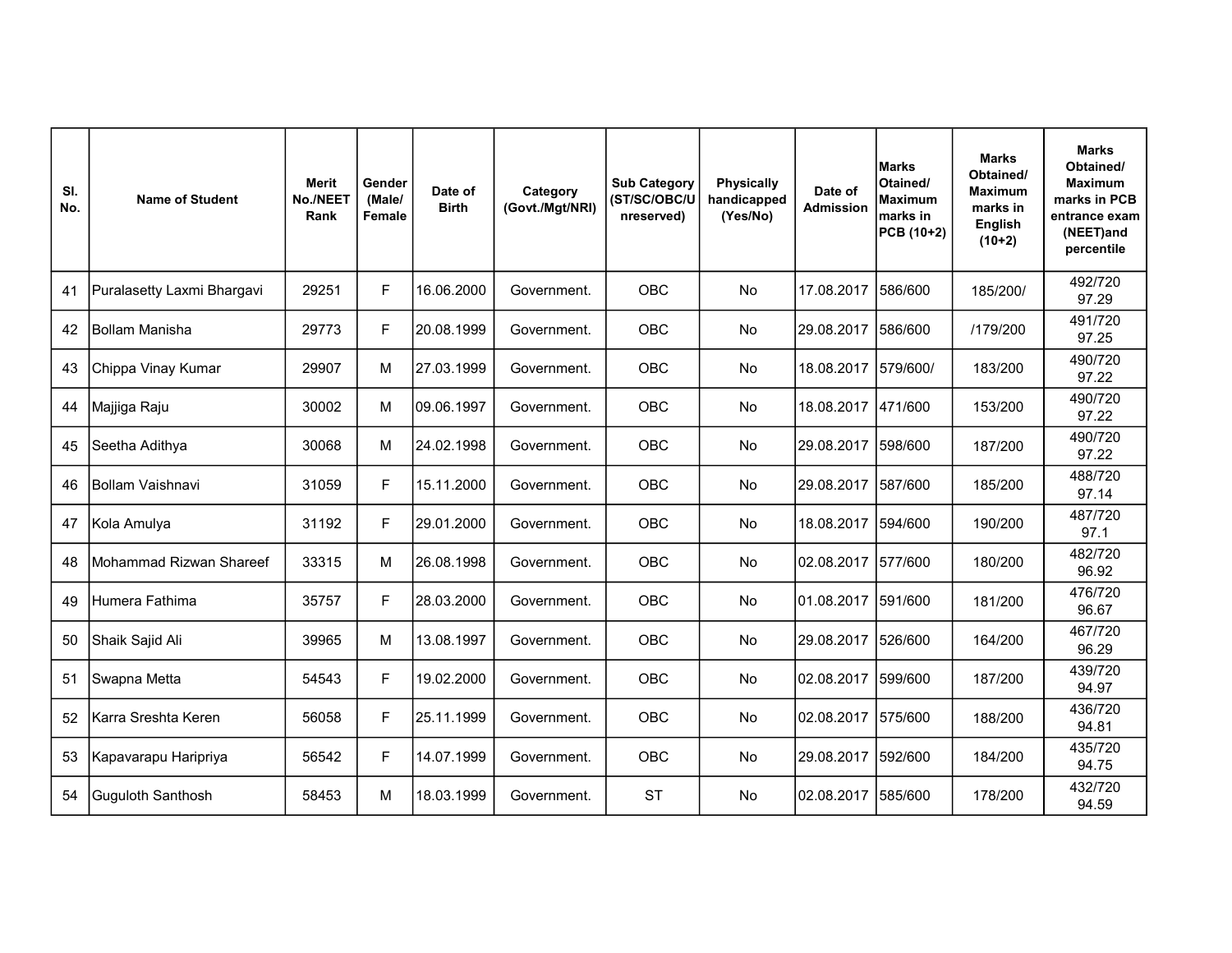| SI.<br>No. | <b>Name of Student</b>       | <b>Merit</b><br>No./NEET<br>Rank | Gender<br>(Male/<br>Female | Date of<br><b>Birth</b> | Category<br>(Govt./Mgt/NRI) | <b>Sub Category</b><br>(ST/SC/OBC/U<br>nreserved) | <b>Physically</b><br>handicapped<br>(Yes/No) | Date of<br><b>Admission</b> | <b>Marks</b><br>Otained/<br><b>Maximum</b><br>marks in<br>PCB (10+2) | <b>Marks</b><br>Obtained/<br><b>Maximum</b><br>marks in<br>English<br>$(10+2)$ | <b>Marks</b><br>Obtained/<br><b>Maximum</b><br>marks in PCB<br>entrance exam<br>(NEET)and<br>percentile |
|------------|------------------------------|----------------------------------|----------------------------|-------------------------|-----------------------------|---------------------------------------------------|----------------------------------------------|-----------------------------|----------------------------------------------------------------------|--------------------------------------------------------------------------------|---------------------------------------------------------------------------------------------------------|
| 55         | Pakalapati Jyothi Silvia Raj | 61001                            | F.                         | 05.08.1998              | Government.                 | SC                                                | <b>No</b>                                    | 19.08.2017                  | 572/600                                                              | 184/200                                                                        | 428/720<br>94.36                                                                                        |
| 56         | <b>Banoth Avinash</b>        | 63405                            | M                          | 10.09.1998              | Government.                 | <b>ST</b>                                         | <b>No</b>                                    | 18.08.2017                  | 564/600                                                              | 171/200                                                                        | 424/720<br>94.13                                                                                        |
| 57         | Kelothu Sreevidya            | 63456                            | F.                         | 10.06.1997              | Government.                 | <b>ST</b>                                         | <b>No</b>                                    | 19.08.2017                  | 567/600                                                              | 182/200                                                                        | 424/720<br>94.13                                                                                        |
| 58         | Tejavath Tejaswini           | 64010                            | F                          | 11.09.1997              | Government.                 | <b>ST</b>                                         | No                                           | 18.08.2017                  | 571/600                                                              | 186/200                                                                        | 423/720<br>94.07                                                                                        |
| 59         | Jorrigala Keerthi            | 74755                            | F                          | 19.05.1999              | Government.                 | <b>BCA</b>                                        | <b>No</b>                                    | 18.08.2017                  | 587/600                                                              | 173/200                                                                        | 407/720<br>93.11                                                                                        |
| 60         | J Prudhvi                    | 75338                            | M                          | 28.05.1999              | Government.                 | <b>BCA</b>                                        | No                                           | 18.08.2017                  | 549/600                                                              | 180/200                                                                        | 406/720<br>93.04                                                                                        |
| 61         | Saliganti Malathi            | 76054                            | F.                         | 25.03.1999              | Government.                 | SC                                                | <b>No</b>                                    | 02.08.2017                  | 585/600                                                              | 180/200                                                                        | 405/720<br>92.98                                                                                        |
| 62         | Challagundla Vijaykumar      | 77285                            | м                          | 25.07.2000              | Government.                 | SC                                                | <b>No</b>                                    | 02.08.2017                  | 586/600                                                              | 189/200                                                                        | 403/720<br>92.85                                                                                        |
| 63         | Gone Manasa                  | 77749                            | F                          | 30.07.1997              | Government.                 | SC                                                | <b>No</b>                                    | 02.08.2017                  | 556/600                                                              | 184/200                                                                        | 403/720<br>92.85                                                                                        |
| 64         | <b>Arsham Dinesh</b>         | 77911                            | м                          | 10.01.1998              | Government.                 | SC                                                | <b>No</b>                                    | 03.08.2017                  | 600/600                                                              | 191/200                                                                        | 402/720<br>92.79                                                                                        |
| 65         | Kothuri Sai Kiran            | 78069                            | м                          | 05.08.1996              | Government.                 | <b>SC</b>                                         | <b>No</b>                                    | 29.08.2017                  | 556/600                                                              | 165/200                                                                        | 402/720<br>92.79                                                                                        |
| 66         | Vadde Mounika                | 78542                            | F                          | 02.05.2000              | Government.                 | SC                                                | No                                           | 02.08.2017                  | 593/600                                                              | 186/200/                                                                       | 401/720<br>92.73                                                                                        |
| 67         | Battu Shivani                | 79600                            | F                          | 08.04.1999              | Government.                 | OBC                                               | No                                           | 29.08.2017                  | 579/600                                                              | 185/200                                                                        | 400/720<br>92.66                                                                                        |
| 68         | Kandukuri Rahul              | 81649                            | M                          | 17.03.1998              | Government.                 | SC                                                | <b>No</b>                                    | 18.08.2017                  | 582/600                                                              | 190/200                                                                        | 397/720<br>92.47                                                                                        |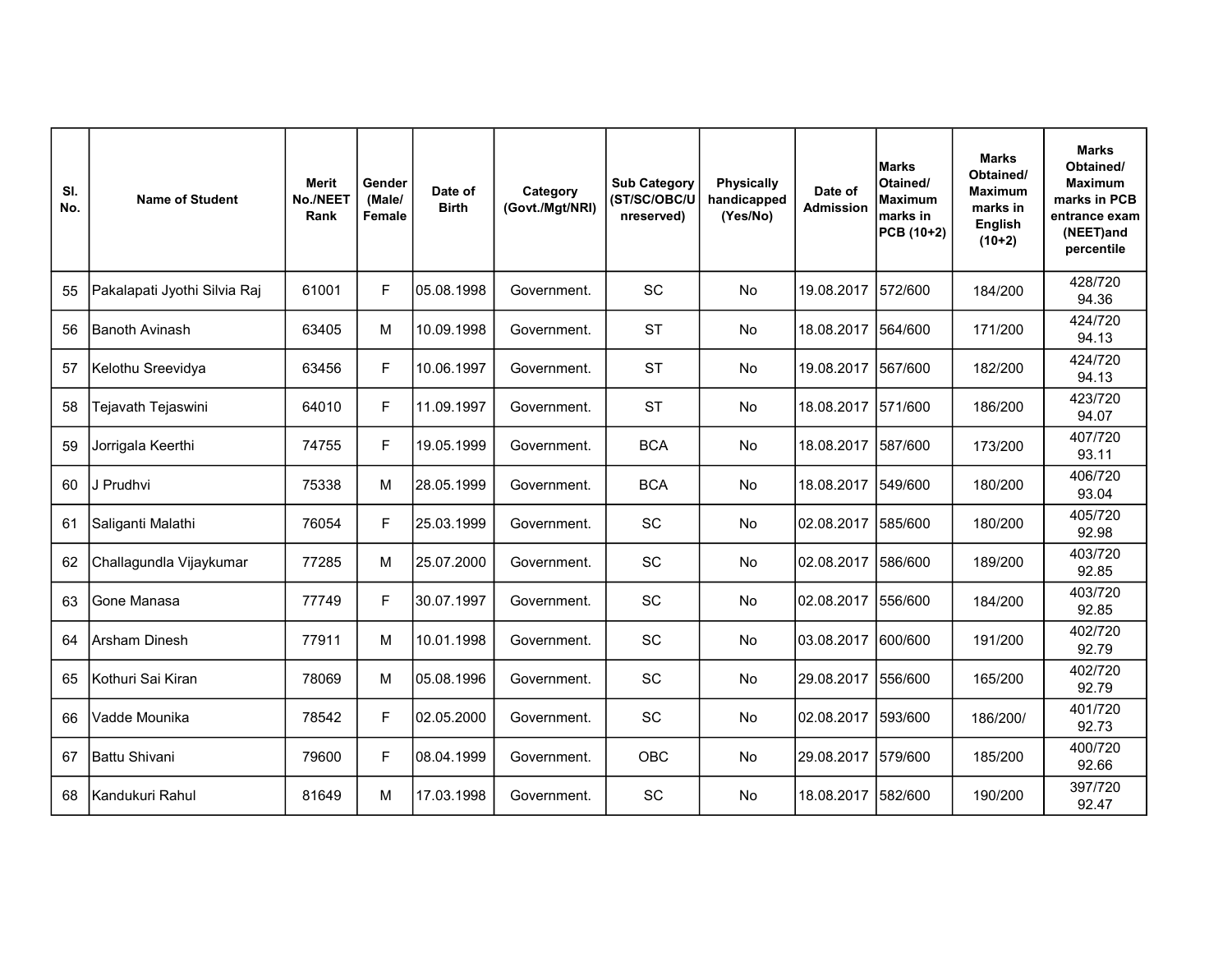| SI.<br>No. | <b>Name of Student</b>             | <b>Merit</b><br>No./NEET<br>Rank | Gender<br>(Male/<br>Female | Date of<br><b>Birth</b> | Category<br>(Govt./Mgt/NRI) | <b>Sub Category</b><br>(ST/SC/OBC/U<br>nreserved) | <b>Physically</b><br>handicapped<br>(Yes/No) | Date of<br><b>Admission</b> | <b>Marks</b><br>Otained/<br><b>Maximum</b><br>marks in<br>PCB (10+2) | <b>Marks</b><br>Obtained/<br><b>Maximum</b><br>marks in<br>English<br>$(10+2)$ | <b>Marks</b><br>Obtained/<br><b>Maximum</b><br>marks in PCB<br>entrance exam<br>(NEET)and<br>percentile |
|------------|------------------------------------|----------------------------------|----------------------------|-------------------------|-----------------------------|---------------------------------------------------|----------------------------------------------|-----------------------------|----------------------------------------------------------------------|--------------------------------------------------------------------------------|---------------------------------------------------------------------------------------------------------|
| 69         | Vemula Harini                      | 83266                            | F                          | 05.02.1997              | Government.                 | <b>SC</b>                                         | No                                           | 18.08.2017                  | 560/600                                                              | 172/200                                                                        | 395/720<br>92.32                                                                                        |
| 70         | Mahankali Shivani                  | 83970                            | F                          | 27.10.1998              | Government.                 | <b>SC</b>                                         | No                                           | 19.08.2017                  | 584/600                                                              | 190/200                                                                        | 394/720<br>92.25                                                                                        |
| 71         | Ramala G K Vishvas                 | 84080                            | м                          | 21.10.1999              | Government.                 | <b>SC</b>                                         | No                                           | 18.08.2017                  | 496/600                                                              | 164/200                                                                        | 394/720<br>92.25                                                                                        |
| 72         | <b>Bokka Nancy</b>                 | 84824                            | F                          | 14.06.1997              | Government.                 | SC                                                | <b>No</b>                                    | 18.08.2017                  | 571/600                                                              | 182/200                                                                        | 393/720<br>92.18                                                                                        |
| 73         | Chintamalla Priyanka               | 88280                            | F                          | 13.09.1997              | Government.                 | SC                                                | <b>No</b>                                    | 19.08.2017                  | 559/600                                                              | 179/200                                                                        | 388/720<br>91.83                                                                                        |
| 74         | Yaramshetty Jyotsna Rao            | 90853                            | F                          | 18.01.1999              | Government.                 | <b>OBC</b>                                        | <b>No</b>                                    | 02.08.2017                  | 578/600                                                              | 181/200/                                                                       | 385/720<br>91.62                                                                                        |
| 75         | Mohd Osama Owais                   | 209264                           | м                          | 17.02.2000              | Government.                 | <b>OBC</b>                                        | No                                           | 29.08.2017                  | 556/600                                                              | 190/200                                                                        | 273/720<br>80.69                                                                                        |
| 76         | Chandrapati Naga Venkata<br>Aditya | 25707                            | М                          | 23.12.1999              | Management                  | Unreserved                                        | No                                           | 09.08.2017                  | 600/600                                                              | 181/200                                                                        | 501/720<br>97.61                                                                                        |
| 77         | Anusha Yakkanti                    | 27700                            | F                          | 07.10.1998              | Management                  | Unreserved                                        | No                                           | 09.08.2017                  | 587/600                                                              | 191/200                                                                        | 496/720<br>97.43                                                                                        |
| 78         | Kapa Lohitha                       | 27929                            | F                          | 16.01.2000              | Management                  | Unreserved                                        | <b>No</b>                                    | 09.08.2017                  | 591/600                                                              | 185/200                                                                        | 495/720<br>97.40                                                                                        |
| 79         | Panakarajpally Sumaprakhya         | 29246                            | F                          | 09.09.1999              | Management                  | Unreserved                                        | <b>No</b>                                    | 09.08.2017                  | 591/600                                                              | 189/200                                                                        | 492/720<br>97.29                                                                                        |
| 80         | Manchineni Hemanth                 | 33242                            | м                          | 26.01.1997              | Management                  | Unreserved                                        | No                                           | 09.08.2017                  | 574/600                                                              | 188/200                                                                        | 482/720<br>96.9                                                                                         |
| 81         | Chereddy Amarnath Reddy            | 36305                            | м                          | 09.03.1999              | Management                  | Unreserved                                        | No                                           | 12.08.2017                  | 587/600                                                              | 182/200                                                                        | 475//720<br>96.63                                                                                       |
| 82         | Mummidi Madhuri                    | 36379                            | F                          | 09.12.1998              | Management                  | Unreserved                                        | <b>No</b>                                    | 09.08.2017                  | 590/600                                                              | 187/200                                                                        | 475/720<br>96.63                                                                                        |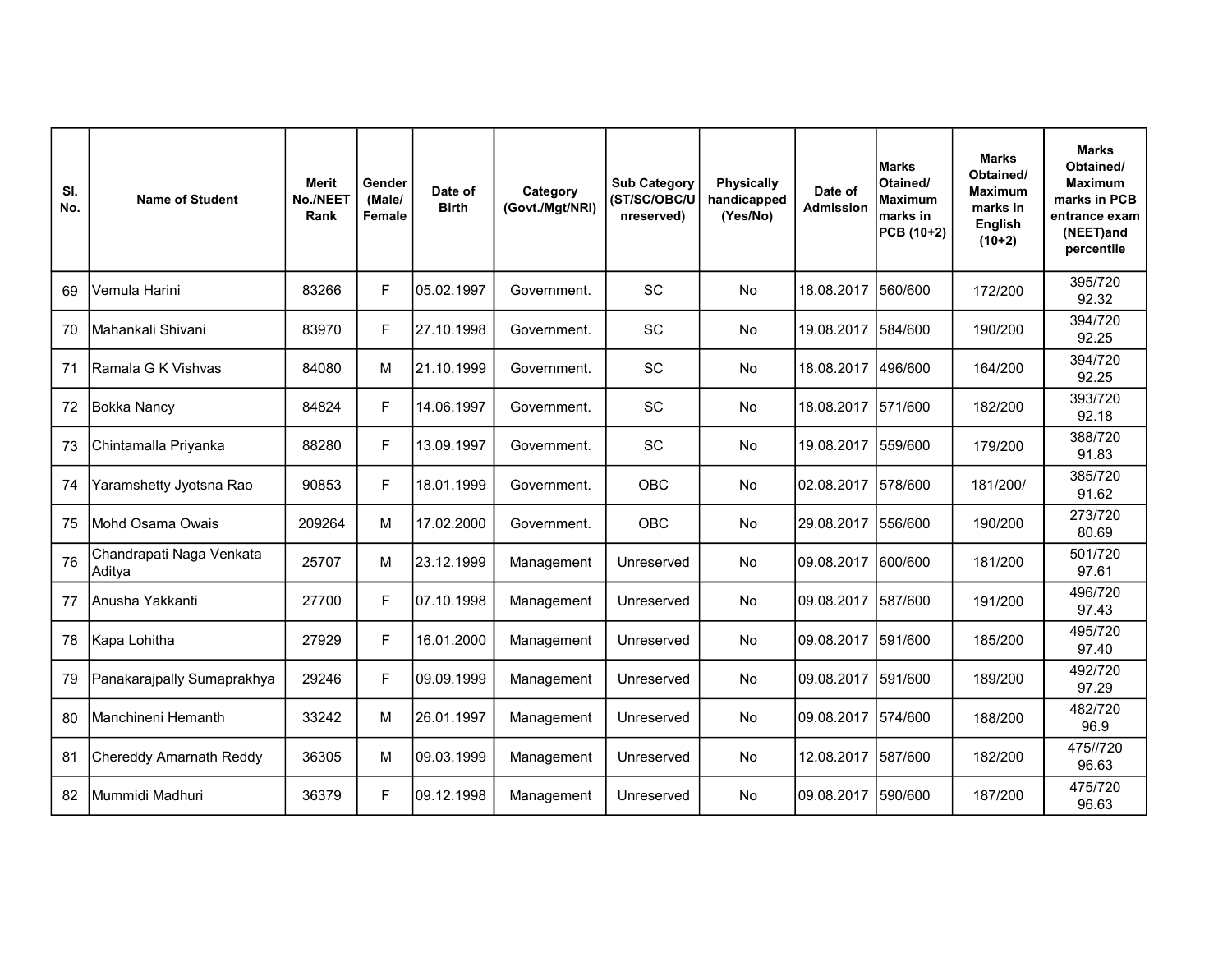| SI.<br>No. | <b>Name of Student</b>   | <b>Merit</b><br>No./NEET<br>Rank | Gender<br>(Male/<br>Female | Date of<br><b>Birth</b> | Category<br>(Govt./Mgt/NRI) | <b>Sub Category</b><br>(ST/SC/OBC/U<br>nreserved) | <b>Physically</b><br>handicapped<br>(Yes/No) | Date of<br><b>Admission</b> | <b>Marks</b><br>Otained/<br><b>Maximum</b><br>marks in<br>PCB (10+2) | <b>Marks</b><br>Obtained/<br><b>Maximum</b><br>marks in<br>English<br>$(10+2)$ | <b>Marks</b><br>Obtained/<br><b>Maximum</b><br>marks in PCB<br>entrance exam<br>(NEET)and<br>percentile |
|------------|--------------------------|----------------------------------|----------------------------|-------------------------|-----------------------------|---------------------------------------------------|----------------------------------------------|-----------------------------|----------------------------------------------------------------------|--------------------------------------------------------------------------------|---------------------------------------------------------------------------------------------------------|
| 83         | Mandapati Sowmya Reddy   | 38083                            | F.                         | 22.12.1998              | Management                  | Unreserved                                        | <b>No</b>                                    | 07.08.2017                  | 566/600                                                              | 183/200                                                                        | 471/720<br>96.46                                                                                        |
| 84         | Anusha Malhotra          | 38516                            | F.                         | 18.10.1997              | Management                  | Unreserved                                        | <b>No</b>                                    | 09.08.2017                  | 282/300/                                                             | 95/100                                                                         | 471/720<br>96.46                                                                                        |
| 85         | Rayala Mounika           | 41074                            | F                          | 09.09.1999              | Management                  | Unreserved                                        | No                                           | 09.08.2017                  | 583/600                                                              | 179/200                                                                        | 465/720<br>96.20                                                                                        |
| 86         | Kamatham Sivani          | 42905                            | F                          | 20.12.1999              | Management                  | Unreserved                                        | <b>No</b>                                    | 12.08.2017                  | 584/600                                                              | 190/200                                                                        | 461/720<br>96.03                                                                                        |
| 87         | Gella Keerthi Priyanjali | 43337                            | F                          | 28.07.2000              | Management                  | Unreserved                                        | <b>No</b>                                    | 09.08.2017                  | 585/600                                                              | 190/200                                                                        | 460/720<br>95.98                                                                                        |
| 88         | Pakala Sravani           | 43436                            | F                          | 26.08.1999              | Management                  | Unreserved                                        | <b>No</b>                                    | 09.08.2017                  | 585/600                                                              | 190/200                                                                        | 460/720<br>95.98                                                                                        |
| 89         | Deekonda Krishna Kiriti  | 43977                            | м                          | 19.11.1999              | Management                  | Unreserved                                        | No                                           | 09.08.2017                  | 591/600                                                              | 187/200                                                                        | 459/720<br>95.94                                                                                        |
| 90         | Prateek                  | 46311                            | м                          | 19.11.1997              | Management                  | <b>OBC</b>                                        | No                                           | 09.08.2017                  | 566/600                                                              | 180/200                                                                        | 454/720<br>95.70                                                                                        |
| 91         | Chityala Satwik Reddy    | 47051                            | м                          | 28.12.1997              | Management                  | Unreserved                                        | No                                           | 08.08.2017                  | 583/600                                                              | 181/200                                                                        | 453/720<br>95.66                                                                                        |
| 92         | <b>Bolliwar Meghana</b>  | 47595                            | F.                         | 17.08.1999              | Management                  | <b>OBC</b>                                        | <b>No</b>                                    | 09.08.2017                  | 563/600                                                              | 182/200                                                                        | 452/720<br>95.61                                                                                        |
| 93         | P Varun Reddy            | 49027                            | M                          | 06.10.1999              | Management                  | Unreserved                                        | <b>No</b>                                    | 09.08.2017                  | 575/600                                                              | 176/200                                                                        | 449/720<br>95.47                                                                                        |
| 94         | Samudrala Karthik        | 50078                            | м                          | 26.03.1998              | Management                  | <b>OBC</b>                                        | <b>No</b>                                    | 08.08.2017                  | 584/600                                                              | 184/200                                                                        | 447/720<br>95.37                                                                                        |
| 95         | Gudla Sai Kiran          | 50220                            | M                          | 02.08.1998              | Management                  | OBC                                               | No                                           | 09.08.2017                  | 555/600                                                              | 184/200                                                                        | 447/720<br>95.37                                                                                        |
| 96         | Yaswanth Putigampu       | 51709                            | M                          | 15.10.1999              | Management                  | Unreserved                                        | No                                           | 09.08.2017                  | 577/600                                                              | 178/200                                                                        | 444/720<br>95.22                                                                                        |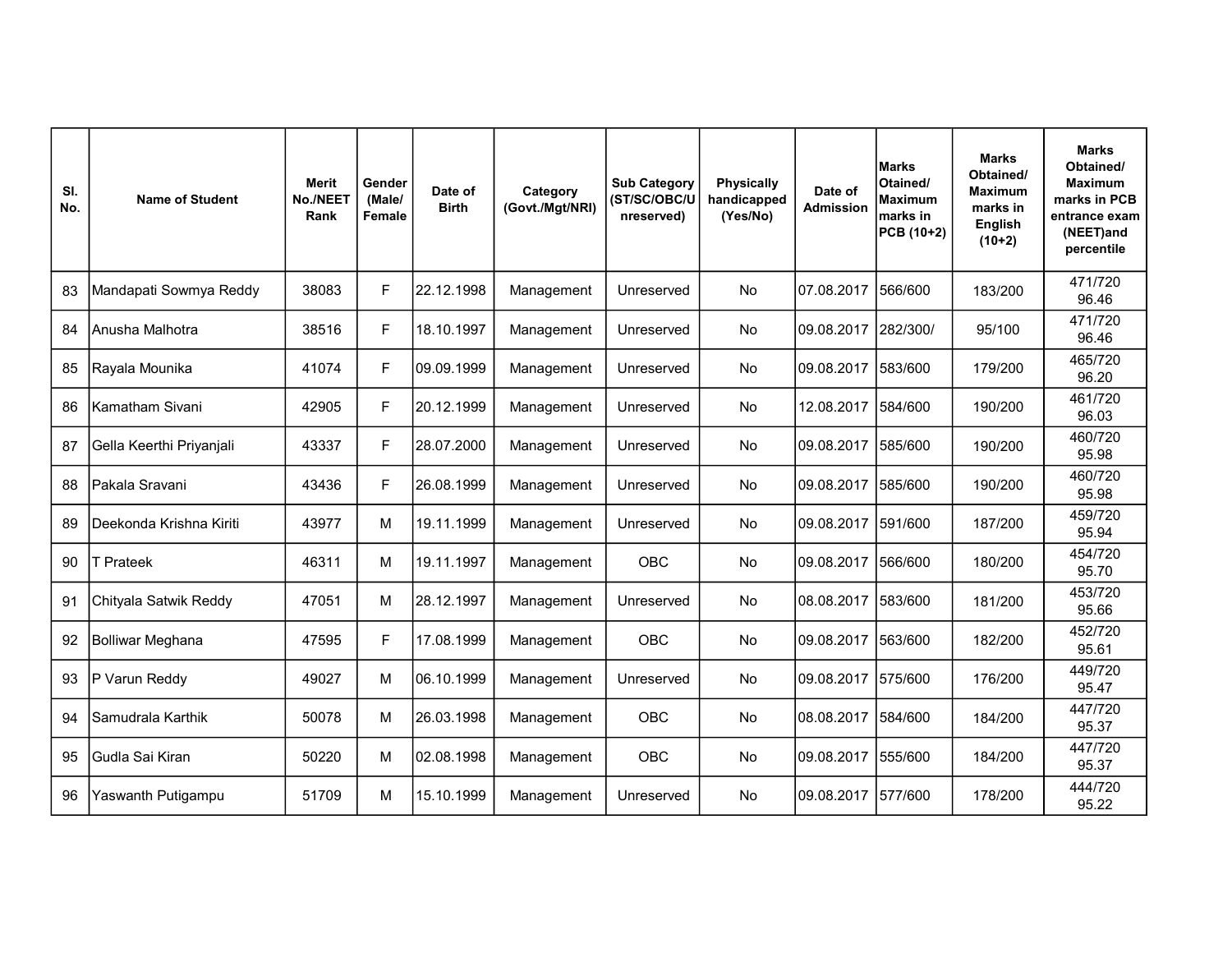| SI.<br>No. | <b>Name of Student</b>         | <b>Merit</b><br>No./NEET<br>Rank | Gender<br>(Male/<br>Female | Date of<br><b>Birth</b> | Category<br>(Govt./Mgt/NRI) | <b>Sub Category</b><br>(ST/SC/OBC/U<br>nreserved) | <b>Physically</b><br>handicapped<br>(Yes/No) | Date of<br><b>Admission</b> | <b>Marks</b><br>Otained/<br><b>Maximum</b><br>marks in<br>PCB (10+2) | <b>Marks</b><br>Obtained/<br><b>Maximum</b><br>marks in<br>English<br>$(10+2)$ | <b>Marks</b><br>Obtained/<br><b>Maximum</b><br>marks in PCB<br>entrance exam<br>(NEET)and<br>percentile |
|------------|--------------------------------|----------------------------------|----------------------------|-------------------------|-----------------------------|---------------------------------------------------|----------------------------------------------|-----------------------------|----------------------------------------------------------------------|--------------------------------------------------------------------------------|---------------------------------------------------------------------------------------------------------|
| 97         | Keerthi Reddy Vuppula          | 52108                            | F                          | 07.11.1999              | Management                  | Unreserved                                        | No                                           | 09.08.2017                  | 589/600                                                              | 190/200                                                                        | 443/720<br>95.17                                                                                        |
| 98         | Mamillapalli Sravya Shalini    | 52171                            | F.                         | 12.10.2000              | Management                  | Unreserved                                        | No                                           | 09.08.2017                  | 589/600                                                              | 189/200                                                                        | 443/720<br>95.17                                                                                        |
| 99         | Kesam Reddy Hishwitha          | 52576                            | F                          | 14.07.1999              | Management                  | Unreserved                                        | No                                           | 09.08.2017                  | 567/600                                                              | 174/200                                                                        | 442/720<br>95.12                                                                                        |
| 100        | Kulkarni Samhitha              | 52655                            | F                          | 25.11.1999              | Management                  | Unreserved                                        | <b>No</b>                                    | 05.08.2017                  | 592/600                                                              | 191/200                                                                        | 442/720<br>95.12                                                                                        |
| 101        | Kolli Vibha Chowdary           | 54282                            | F                          | 25.11.1999              | Management                  | Unreserved                                        | <b>No</b>                                    | 05.08.2017                  | 592/600                                                              | 184/200                                                                        | 439/720<br>94.97                                                                                        |
| 102        | Gangavarapu Krishna<br>Upeksha | 55553                            | F                          | 07.05.2000              | Management                  | Unreserved                                        | <b>No</b>                                    | 05.08.2017                  | 568/600                                                              | 184/200                                                                        | 437/720<br>94.86                                                                                        |
| 103        | Mandagondi Lalitanjali         | 57210                            | F.                         | 25.09.1997              | Management                  | Unreserved                                        | No                                           | 08.08.2017                  | 538/600                                                              | 174/200                                                                        | 434/720<br>94.70                                                                                        |
| 104        | Braja Kishor Sahu              | 57228                            | м                          | 05.09.1996              | Management                  | Unreserved                                        | No                                           | 09.08.2017                  | 232/300                                                              | 88/100                                                                         | 434/720<br>94.70                                                                                        |
| 105        | Talla Varshini                 | 57783                            | F                          | 16.11.1999              | Management                  | Unreserved                                        | No                                           | 23.08.2017                  | 599/600                                                              | 181/200                                                                        | 433/720<br>94.64                                                                                        |
| 106        | Karthika Vattakavil            | 58364                            | F                          | 21.01.2000              | Management                  | Unreserved                                        | <b>No</b>                                    | 09.08.2017                  | 499/600                                                              | 168/200                                                                        | 432/720<br>94.59                                                                                        |
| 107        | Mukthapuram Puneetha           | 58528                            | F                          | 21.06.1999              | Management                  | <b>OBC</b>                                        | No                                           | 09.08.2017                  | 577/600                                                              | 182/200                                                                        | 432/720<br>94.59                                                                                        |
| 108        | Vasireddy Charan Sai           | 58990                            | м                          | 06.07.1999              | Management                  | Unreserved                                        | <b>No</b>                                    | 09.08.2017                  | 581/600                                                              | 177/200                                                                        | 431/720<br>94.53                                                                                        |
| 109        | Anisha Maiti                   | 59595                            | F                          | 13.09.1996              | Management                  | Unreserved                                        | No                                           | 05.08.2017                  | 210/300                                                              | 90/100                                                                         | 430/720<br>94.47                                                                                        |
| 110        | Chintakayala Nischita          | 59631                            | F                          | 17.12.1998              | Management                  | OBC                                               | <b>No</b>                                    | 09.08.2017                  | 589/600                                                              | 188/200                                                                        | 430/720<br>94.47                                                                                        |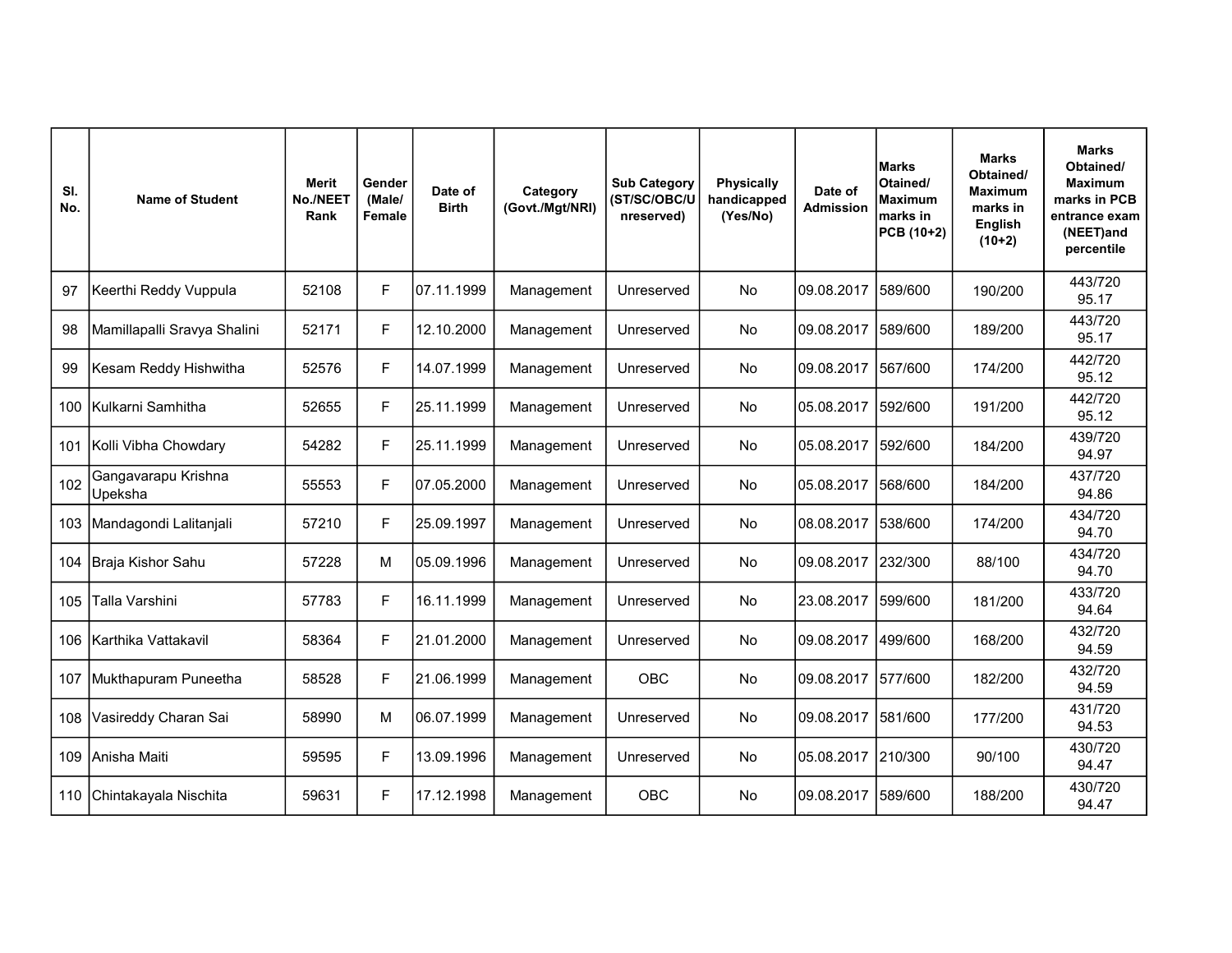| SI.<br>No. | <b>Name of Student</b>   | <b>Merit</b><br>No./NEET<br>Rank | Gender<br>(Male/<br>Female | Date of<br><b>Birth</b> | Category<br>(Govt./Mgt/NRI) | <b>Sub Category</b><br>(ST/SC/OBC/U<br>nreserved) | <b>Physically</b><br>handicapped<br>(Yes/No) | Date of<br><b>Admission</b> | <b>Marks</b><br>Otained/<br><b>Maximum</b><br>marks in<br>PCB (10+2) | <b>Marks</b><br>Obtained/<br><b>Maximum</b><br>marks in<br>English<br>$(10+2)$ | <b>Marks</b><br>Obtained/<br><b>Maximum</b><br>marks in PCB<br>entrance exam<br>(NEET)and<br>percentile |
|------------|--------------------------|----------------------------------|----------------------------|-------------------------|-----------------------------|---------------------------------------------------|----------------------------------------------|-----------------------------|----------------------------------------------------------------------|--------------------------------------------------------------------------------|---------------------------------------------------------------------------------------------------------|
| 111        | Bathini Rohini           | 60524                            | F                          | 04.07.1998              | Management                  | <b>OBC</b>                                        | <b>No</b>                                    | 08.08.2017                  | 566/600                                                              | 178/200                                                                        | 429/720<br>94.42                                                                                        |
| 112        | Radha Krishna Nagisetty  | 61449                            | M                          | 23.08.1999              | Management                  | Unreserved                                        | No                                           | 09.08.2017                  | 562/600                                                              | 184/200                                                                        | 427/720<br>94.30                                                                                        |
| 113        | IG R Sai Harshitha       | 61707                            | F                          | 11.08.1999              | Management                  | <b>OBC</b>                                        | No                                           | 09.08.2017                  | 574/600                                                              | 190/200                                                                        | 427/720<br>94.30                                                                                        |
| 114        | Chelikani Varshitha      | 63471                            | F                          | 05.06.1998              | Management                  | Unreserved                                        | <b>No</b>                                    | 08.08.2017                  | 573/600                                                              | 184/200                                                                        | 424/720<br>94.13                                                                                        |
| 115        | Krishnan Aarthi Anusha   | 63485                            | F                          | 01.01.1999              | Management                  | Unreserved                                        | <b>No</b>                                    | 07.08.2017                  | 282/300                                                              | 85/100                                                                         | 424/720<br>94.13                                                                                        |
| 116        | Athota Sindhuja          | 64264                            | F                          | 27.08.1999              | Management                  | Unreserved                                        | <b>No</b>                                    | 07.08.2017                  | 596/600                                                              | 187/200                                                                        | 423/720<br>94.07                                                                                        |
| 117        | Dyavanapalli Lahari      | 64503                            | F                          | 08.09.1999              | Management                  | OBC                                               | No                                           | 08.08.2017                  | 587/600                                                              | 189/200                                                                        | 423/720<br>94.07                                                                                        |
| 118        | Aparna Sahu              | 64976                            | F                          | 19.05.1998              | Management                  | Unreserved                                        | No                                           | 09.08.2017                  | 256/300                                                              | 72/100                                                                         | 422/720<br>94.01                                                                                        |
| 119        | Venkata Harshith Mutyala | 65305                            | м                          | 18.10.1999              | Management                  | Unreserved                                        | No                                           | 09.08.2017                  | 567/600                                                              | 169/200                                                                        | 421/720<br>93.95                                                                                        |
| 120        | Sallepalle Naga Charitha | 65666                            | F                          | 29.01.1999              | Management                  | Unreserved                                        | <b>No</b>                                    | 07.08.2017                  | 580/600                                                              | 185/200                                                                        | 421/720<br>93.95                                                                                        |
| 121        | Merugu Saptha Varshini   | 65888                            | F                          | 07.02.1999              | Management                  | <b>OBC</b>                                        | <b>No</b>                                    | 07.08.2017                  | 586/600                                                              | 189/200                                                                        | 420/720<br>93.90                                                                                        |
| 122        | Revoori Hinduja          | 65890                            | F                          | 27.06.1997              | Management                  | Unreserved                                        | <b>No</b>                                    | 09.08.2017                  | 573/600                                                              | 183/200                                                                        | 420/720<br>93.90                                                                                        |
| 123        | Sai Charitha Tiwari      | 69938                            | F                          | 05.09.1999              | Management                  | Unreserved                                        | No                                           | 23.08.2017                  | 595/600                                                              | 189/200                                                                        | 414/720<br>93.54                                                                                        |
| 124        | Vigyani Nishank          | 72259                            | F                          | 15.03.1998              | Management                  | Unreserved                                        | <b>No</b>                                    | 18.08.2017                  | 285/300                                                              | 93/100                                                                         | 411/720<br>93.36                                                                                        |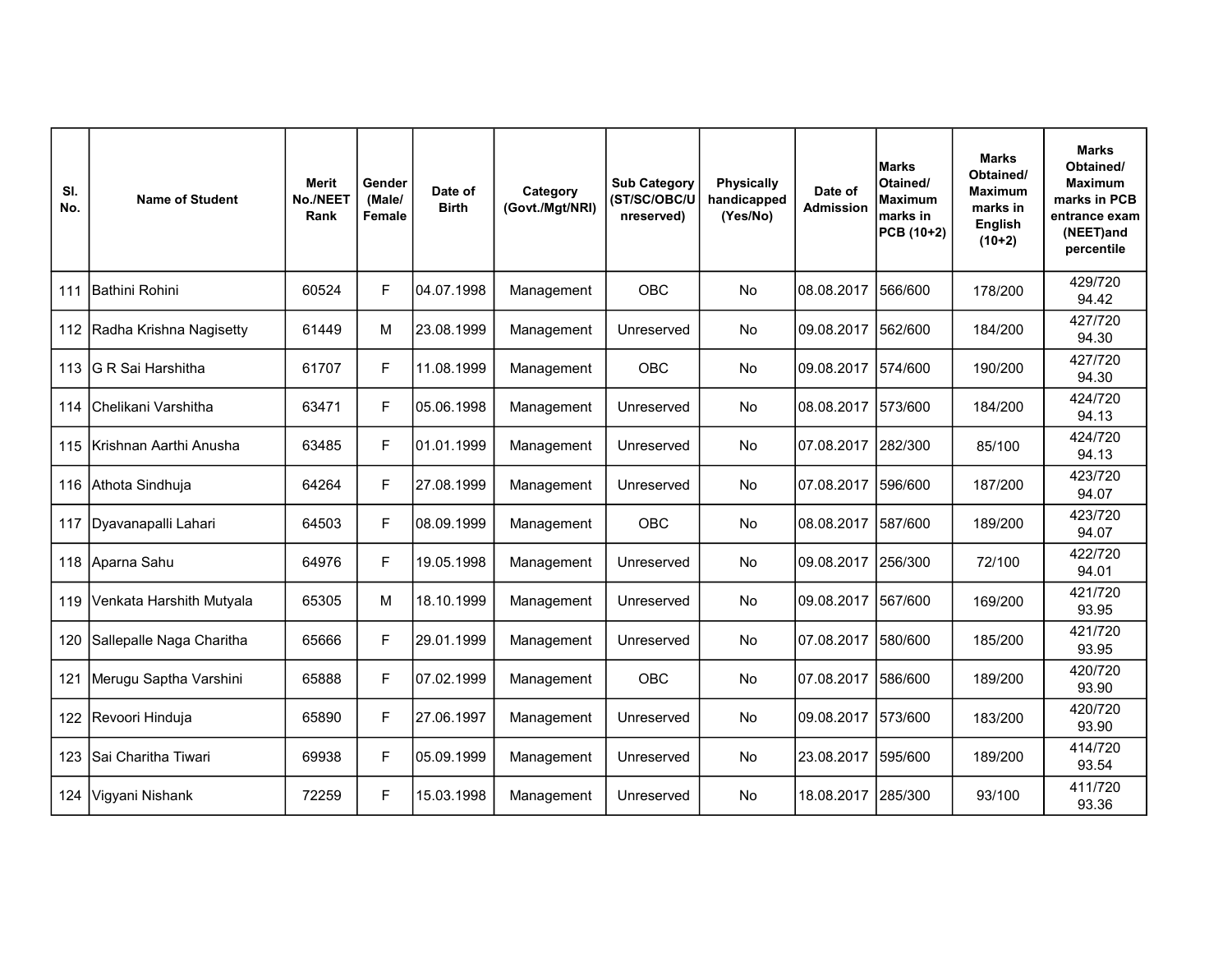| SI.<br>No. | <b>Name of Student</b>             | <b>Merit</b><br>No./NEET<br>Rank | Gender<br>(Male/<br>Female | Date of<br><b>Birth</b> | Category<br>(Govt./Mgt/NRI) | <b>Sub Category</b><br>(ST/SC/OBC/U<br>nreserved) | <b>Physically</b><br>handicapped<br>(Yes/No) | Date of<br><b>Admission</b> | <b>Marks</b><br>Otained/<br>Maximum<br>marks in<br>PCB (10+2) | <b>Marks</b><br>Obtained/<br><b>Maximum</b><br>marks in<br>English<br>$(10+2)$ | <b>Marks</b><br>Obtained/<br><b>Maximum</b><br>marks in PCB<br>entrance exam<br>(NEET)and<br>percentile |
|------------|------------------------------------|----------------------------------|----------------------------|-------------------------|-----------------------------|---------------------------------------------------|----------------------------------------------|-----------------------------|---------------------------------------------------------------|--------------------------------------------------------------------------------|---------------------------------------------------------------------------------------------------------|
|            | 125 Monika Nannapaneni             | 107053                           | F.                         | 30.11.1999              | Management                  | Unreserved                                        | No                                           | 29.08.2017                  | 575/600                                                       | 181/200                                                                        | 365/720<br>90.12                                                                                        |
| 126        | M Lalasa Desai                     | 124285                           | F                          | 31.07.1998              | Management                  | OBC                                               | <b>No</b>                                    | 29.08.2017                  | 559/600                                                       | 167/200                                                                        | 346/720<br>88.54                                                                                        |
| 127        | Vangara Jahnavi                    | 129102                           | F                          | 07.05.1999              | Management                  | OBC                                               | <b>No</b>                                    | 28.08.2017                  | 566/600                                                       | 183/200                                                                        | 341/720<br>88.09                                                                                        |
| 128        | Vangeti Rohitha Reddy              | 170088                           | F                          | 03.09.2000              | <b>NRI</b>                  | OBC                                               | No                                           | 29.08.2017                  | 562/600                                                       | 179/200                                                                        | 303/720<br>84.30                                                                                        |
| 129        | Erukulla Srivalli                  | 191575                           | F                          | 28.04.2000              | <b>NRI</b>                  | Unreserved                                        | <b>No</b>                                    | 08.08.2017                  | 557/600                                                       | 189/200                                                                        | 286/720<br>82.32                                                                                        |
| 130        | Gugulothu Deepthi                  | 207850                           | F.                         | 09.02.2000              | <b>NRI</b>                  | <b>ST</b>                                         | No                                           | 09.08.2017 577/600          |                                                               | 179/200                                                                        | 274/720<br>80.81                                                                                        |
| 131        | Sri Bhavya Aluri                   | 212573                           | F.                         | 02.03.2000              | <b>NRI</b>                  | Unreserved                                        | No                                           | 09.08.2017                  | 569/600                                                       | 181/200                                                                        | 271/720<br>80.42                                                                                        |
| 132        | Vankayalapati Naveena              | 231438                           | F                          | 18.05.2000              | <b>NRI</b>                  | Unreserved                                        | <b>No</b>                                    | 09.08.2017                  | 547/600                                                       | 182/200                                                                        | 258/720<br>78.62                                                                                        |
| 133        | Vemu Tejaswi                       | 237699                           | F                          | 30.09.1998              | <b>NRI</b>                  | SC                                                | <b>No</b>                                    | 07.08.2017                  | 579/600                                                       | 182/200                                                                        | 254/720<br>78.59                                                                                        |
| 134        | Sagili Hamsika Reddy               | 240662                           | F                          | 03.07.2000              | <b>NRI</b>                  | Unreserved                                        | No                                           | 12.08.2017                  | 584/600                                                       | 184/200                                                                        | 252/720<br>77.78                                                                                        |
| 135        | Parnam Permi Bhargavi              | 260518                           | F.                         | 29.04.1999              | <b>NRI</b>                  | Unreserved                                        | <b>No</b>                                    | 09.08.2017                  | 534/600                                                       | 171/200                                                                        | 240/720<br>75.95                                                                                        |
| 136        | Kanthala Venkata Kanishka<br>Reddy | 279922                           | M                          | 03.10.1999              | <b>NRI</b>                  | Unreserved                                        | No                                           | 09.08.2017                  | 522/600                                                       | 175/200                                                                        | 229/720<br>74.16                                                                                        |
| 137        | Ramireddy Hinduja                  | 291094                           | F                          | 27.11.1999              | <b>NRI</b>                  | Unreserved                                        | No                                           | 09.08.2017                  | 590/600                                                       | 174/200                                                                        | 223/720<br>73.13                                                                                        |
|            | 138 Puchakayala Vignatha           | 293204                           | F                          | 13.11.2000              | <b>NRI</b>                  | Unreserved                                        | <b>No</b>                                    | 09.08.2017                  | 562/600                                                       | 179/200                                                                        | 222/720<br>72.95                                                                                        |